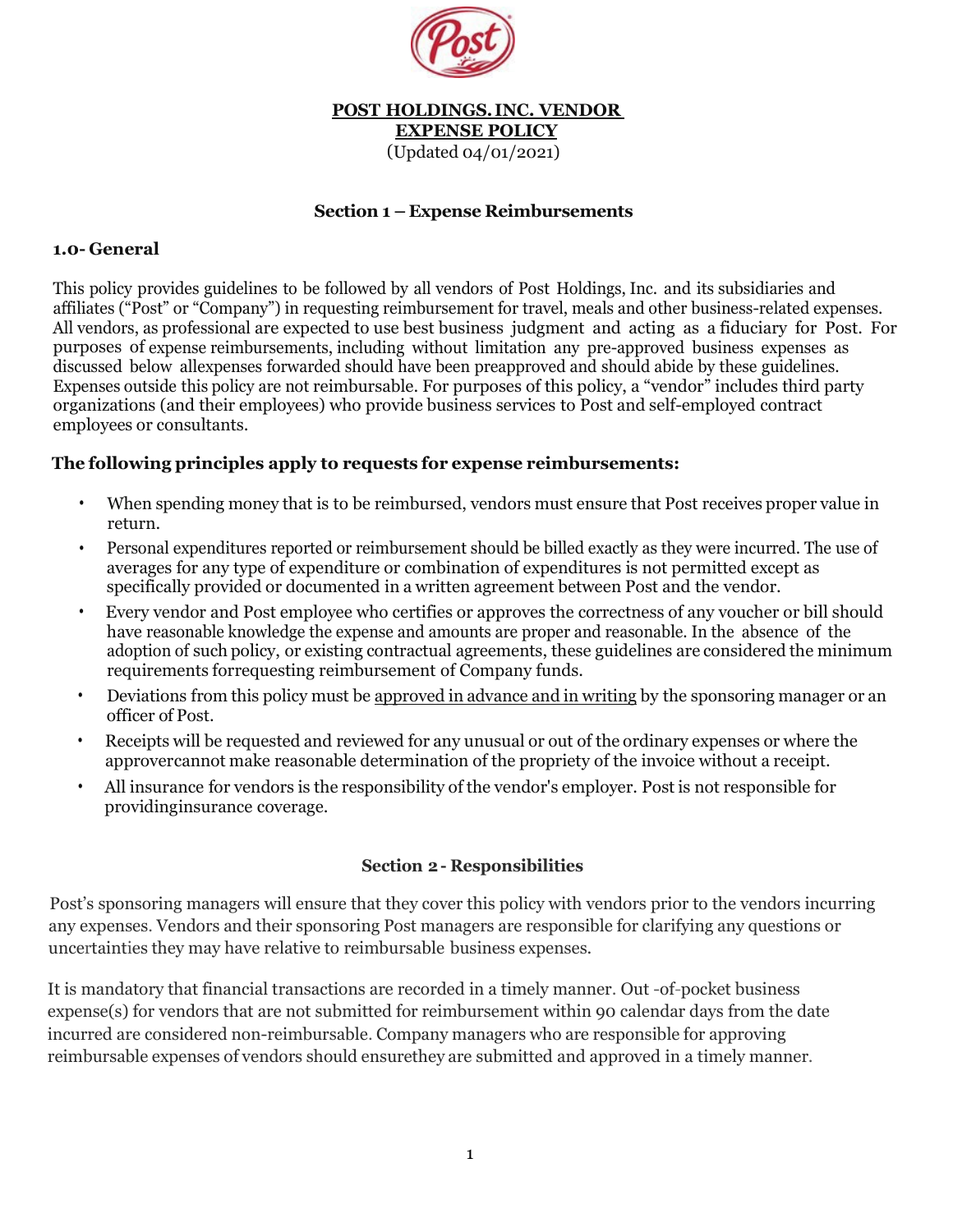## **Section 3 - Travel**

# **3.1 - Travel Policy**

Vendors must first consider the feasibility of using videoconferencing or teleconferencing as an alternative to travel. Travel that is not reimbursed by Post should be incurred only as necessary and pre-approved by Post (unless otherwiseauthorized in a written agreement).

Post reserves the right to dispute any expense submittal and if not verifiable as valid may reject reimbursement. Reimbursements will be made to a vendor only after expenses are verified as valid.

## **3.2 - Travel Expense Reimbursement**

Vendor travel expenses incurred for Post business are reimbursable only as specified in these guidelines. Vendors traveling on behalf of Post must pay with their own credit card. Travel expenses may include the following:

- Transportation (airfare or other commercial transportation, car rental, personal auto mileage, taxi and shuttle service)
- Meals and lodging
- Parking and tolls
- Tips/porter service (if necessary and reasonable)

Vendors who stay with friends or relatives or other vendor employees while on a Post business trip will not be reimbursed for lodging, nor will they be reimbursed for expenditures made to reciprocate their hospitality by buyinggroceries, being host at a restaurant, etc.

The expense must be ordinary and necessary, not lavish and extravagant, in the judgment of the Post sponsoring management. Any reimbursement request must be for actual expenditures only.

## **3.3 - Hotel and Travel Arrangements**

Vendors should make reservations at a Post preferred hotel or travel arrangement whenever possible. Regardless ofwhether a vendor uses their own corporate travel program or Post's travel program, room rates should not exceed preapproved, reasonable rates for the travel situation at issue. The Post sponsoring manager can provide additionalinformation regarding any available corporate rates for cities where rates typically exceed this limit.

Expenses for staying in a private home (e.g., family, friends, or at a vendor's personal residence) in lieu of hotel costs are not reimbursable.

Vendors must indicate the number of room nights on the transaction line when invoicing for reimbursement of hotelexpenses. Copies of all hotel bills must be made available for any invoice containing lodging charges.

## **3.4- Use of Personal Vehicle**

When use of personal vehicle is required, the current federal approved mileage rate for miles driven for the businessportion of the trip should be the maximum used to determine the amount to be reimbursed.